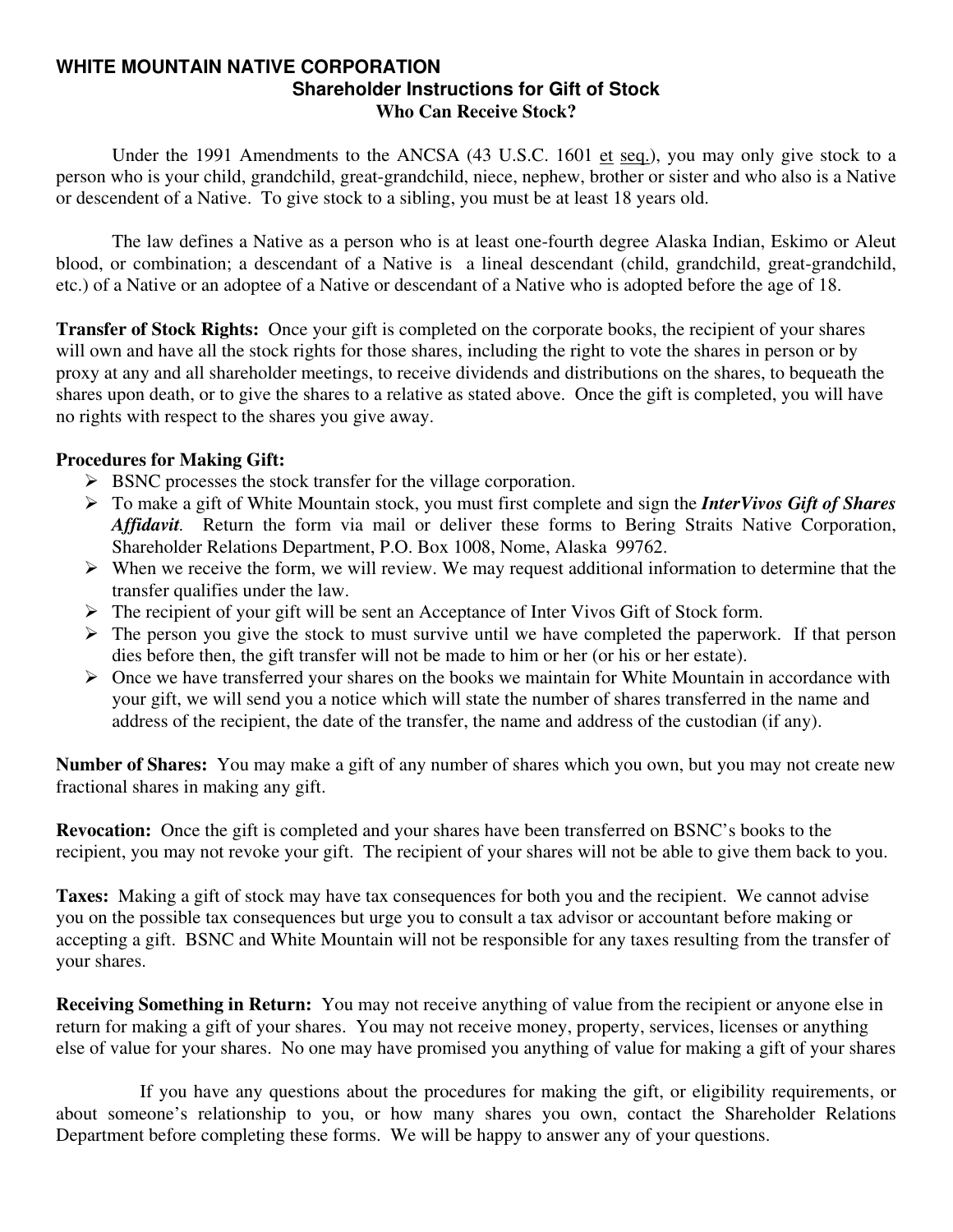# **WHITE MOUNTAIN NATIVE CORPORATION**

## **Inter Vivos Gift of Shares Affidavit**

I, \_\_\_\_\_\_\_\_\_\_\_\_\_\_\_\_\_\_\_\_\_\_, being first duly sworn, depose and say:

| Full Name:                       |                         | Enrollment Number: |        |
|----------------------------------|-------------------------|--------------------|--------|
| Date of Birth:                   | Social Security Number: |                    |        |
| <b>Complete Mailing Address:</b> |                         |                    |        |
| City:                            | State:                  | Zip Code:          | Phone: |

▶ I own shares of White Mountain Native Corporation and am 18 years or older.

- ¾ I understand that under the Alaska Native Claims Settlement Act, as amended (43 U.S.C. 1601 et. seq.) I may only gift shares to my child, grandchild, great-grandchild, niece, nephew, brother, or sister who is related to me by blood or adoption and who is also a Native or descendent of a Native.
- $\triangleright$  **I** am responsible for providing the appropriate documentation proving family relationship.
- $\triangleright$  I understand that if any taxes are owed as a result of this gift, BSNC and White Mountain will not be responsible for its payment.
- $\triangleright$  Neither myself nor any other person has received anything of value nor have I or any other person been promised anything of value in return for transferring my shares.
- $\triangleright$  It is my intent and desire to irrevocably transfer all rights and incidents of ownership of the gifted shares to the recipient and to irrevocably vest in the recipient all such rights of ownership. I understand I will no longer receive dividends or distributions for these shares.
- ¾ I understand that once this gift is completed on the stock records of BSNC and GNC I will not be able to revoke or reverse it and that the recipient will not be able to give the gifted shares back to me.

I wish to make a gift of my White Mountain Native Corporation shares to the recipient(s) listed below and I understand that I cannot create new fractional shares in making a gift.

|  |                                                                | Relationship to Donor: |  |
|--|----------------------------------------------------------------|------------------------|--|
|  | Age: Social Security Number: Degree of Native Blood ________ % |                        |  |
|  |                                                                |                        |  |
|  |                                                                | *Custodian Name:       |  |
|  | *Custodian's Address <b>Example 20</b>                         |                        |  |
|  | Number of White Mountain Village Shares to be gifted:          |                        |  |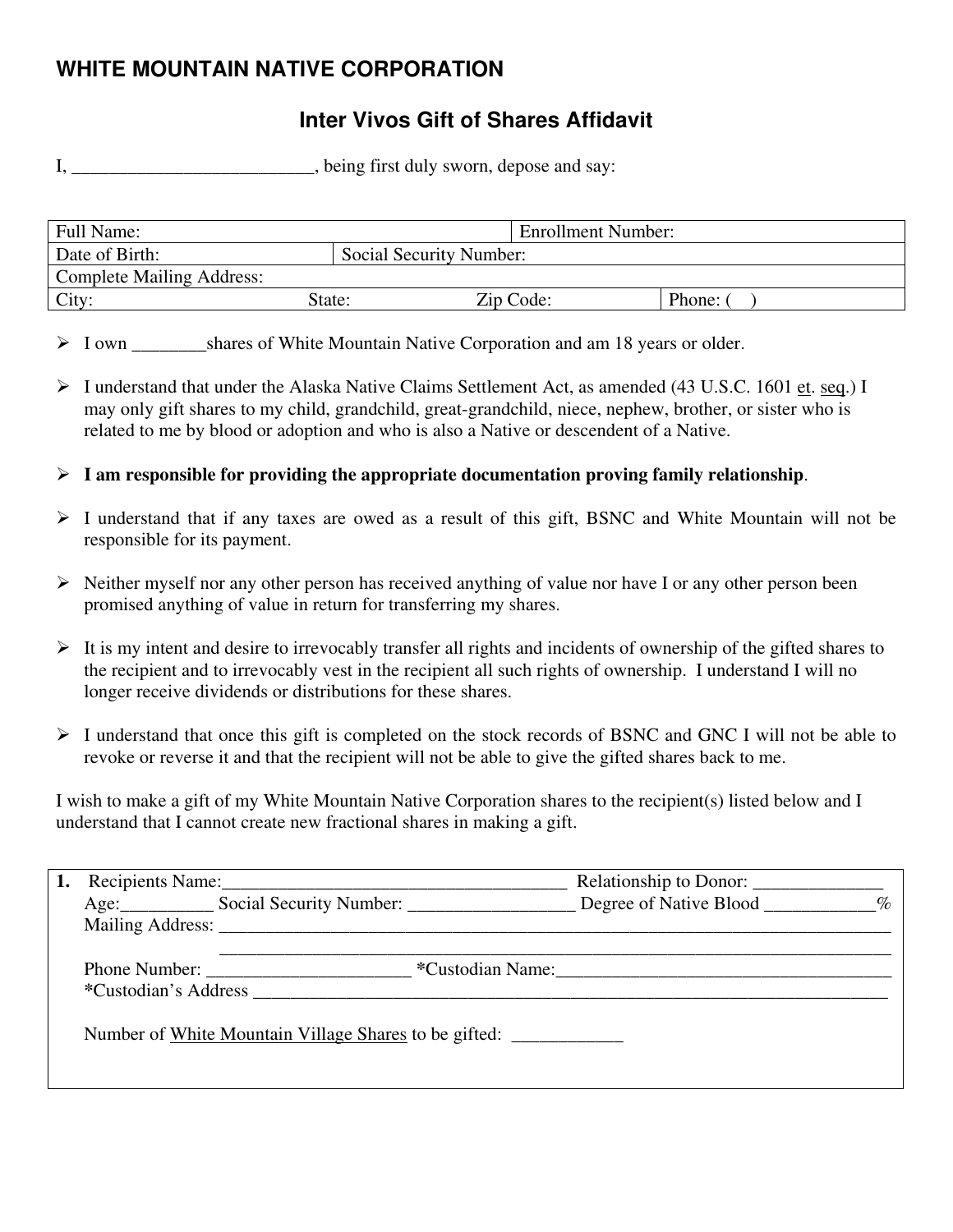|  |                                                       | Age: Social Security Number: Degree of Native Blood _____________________________ | $\%$ |
|--|-------------------------------------------------------|-----------------------------------------------------------------------------------|------|
|  |                                                       |                                                                                   |      |
|  |                                                       |                                                                                   |      |
|  |                                                       |                                                                                   |      |
|  |                                                       |                                                                                   |      |
|  | Number of White Mountain Village Shares to be gifted: |                                                                                   |      |
|  |                                                       |                                                                                   |      |
|  |                                                       |                                                                                   |      |
|  |                                                       |                                                                                   |      |
|  |                                                       |                                                                                   |      |
|  |                                                       |                                                                                   |      |
|  |                                                       |                                                                                   |      |
|  | Number of White Mountain Village Shares to be gifted: |                                                                                   |      |
|  |                                                       |                                                                                   |      |
|  |                                                       |                                                                                   |      |
|  |                                                       |                                                                                   |      |
|  |                                                       |                                                                                   |      |
|  |                                                       |                                                                                   |      |
|  |                                                       |                                                                                   |      |
|  | Number of White Mountain Village Shares to be gifted: |                                                                                   |      |

\***If recipient is a minor, list the name and address of the designated custodian.** 

I have read and understand the information contained in this affidavit, the information I have provided is true and accurate, I am 18 years of age or older, and that in completing and signing these forms, I am acting freely, voluntarily and without any undue pressure, influence or duress.

| Dated: Signed Signed Signed Signed Signed Signed Signed Signed Signed Signed Signed Signed Signed Signed Signed Signed Signed Signed Signed Signed Signed Signed Signed Signed Signed Signed Signed Signed Signed Signed Signe |  |  |
|--------------------------------------------------------------------------------------------------------------------------------------------------------------------------------------------------------------------------------|--|--|
| <b>SUBSCRIBED</b> and <b>SWORN</b> to before me this $\_\_\_\_\_day$ of $\_\_\_\_\_\_2$                                                                                                                                        |  |  |
|                                                                                                                                                                                                                                |  |  |
| My Commission Expires: 2008. The Commission Expires:                                                                                                                                                                           |  |  |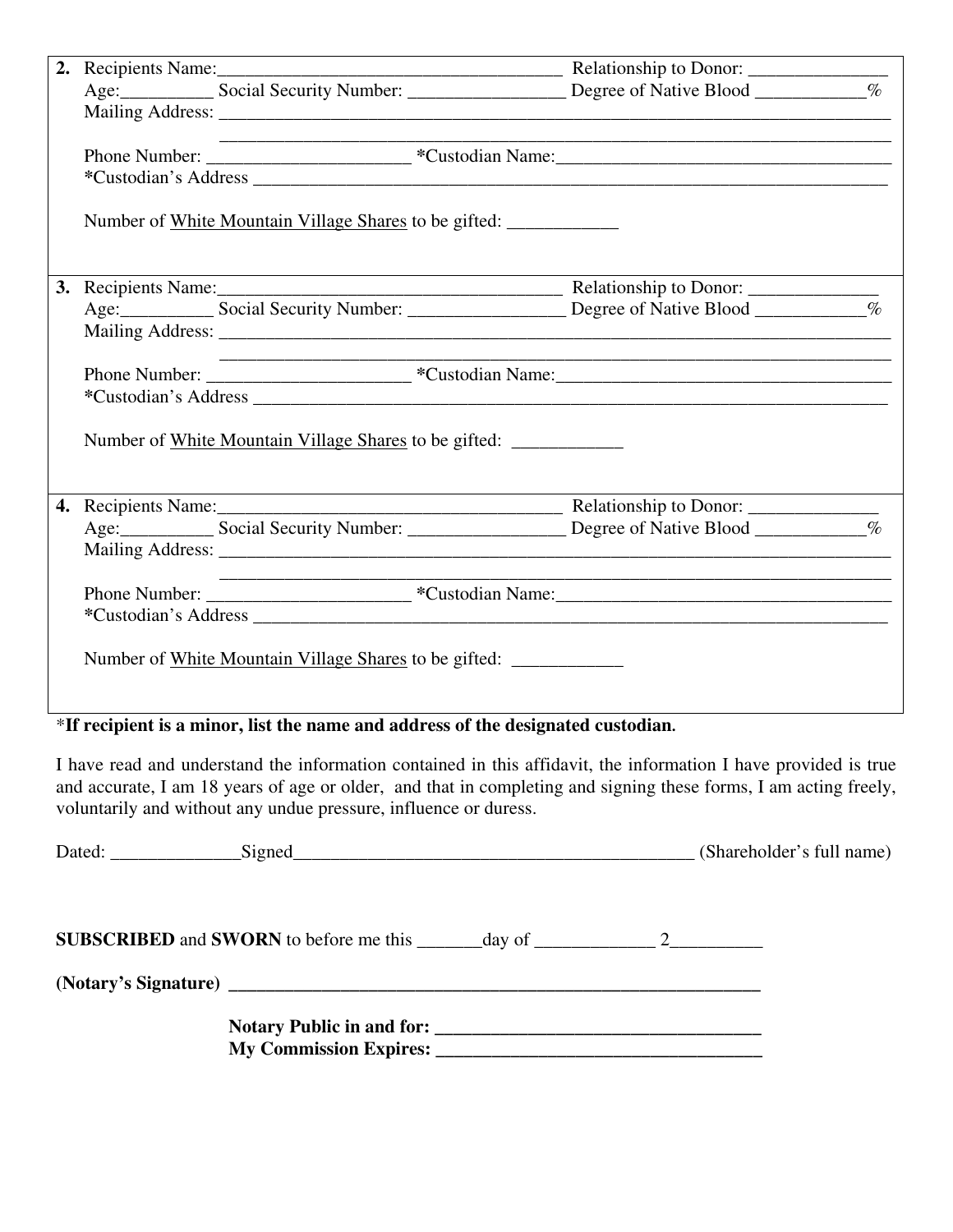## **WHITE MOUNTAIN NATIVE CORPORATION**

### **Acceptance of Inter Vivos Gift of Stock Age of Majority (18 yrs or older)**

I, \_\_\_\_\_\_\_\_\_\_\_\_\_\_\_\_\_\_\_\_, being first duly sworn, depose and say:

I understand that I will receive \_\_\_\_\_\_share(s) of Stock in White Mountain Native Corporation as a gift from  $\blacksquare$  who is my $\blacksquare$  (family relationship).

| My Name:                                                                                                     | Social Security Number: |                                    |  |
|--------------------------------------------------------------------------------------------------------------|-------------------------|------------------------------------|--|
| Date of Birth:                                                                                               | Gender:                 | Percentage Degree of Native Blood: |  |
| <b>Complete Mailing Address:</b>                                                                             |                         |                                    |  |
| I am already a shareholder of BSNC:<br>[NO]<br>[YES]                                                         |                         |                                    |  |
| [NO] I am not a shareholder in <b>another</b> Regional or Village Corporation                                |                         |                                    |  |
| [YES] I am a shareholder in another Regional or Village Corporation, if yes, list name(s) of corporation(s): |                         |                                    |  |
|                                                                                                              |                         |                                    |  |

- $\triangleright$  I am a Native or descendant of a Native as defined in the Alaska Native Claims Settlement Act, as amended.
- $\triangleright$  I have not given nor have I promised to give the Donor or any other person anything of value in return for the Gifted shares. I do not know of any other person giving or promising to give the Donor or anyone else anything of value in return for the making of this gift.
- $\triangleright$  I understand that the receipt of these shares and the receipt of dividends and distributions of these shares may result in tax consequences for me and that BSNC and White Mountain will not be responsible for any taxes resulting from the transfer of these shares.
- $\triangleright$  I understand that once these shares are transferred to my name, I will not be able to give them back to the Donor or give them to anyone except as authorized by the Alaska Native Claims Settlement Act, as amended. I understand that the sale or transfer of these shares is currently prohibited by law.

 I swear under oath to the best of my knowledge and belief that everything stated in this Affidavit is accurate and true and that in completing and signing these forms I am acting freely, voluntarily and without any undue pressure, influence or duress. I understand that my signature below indicates my acceptance of this gift of stock.

|  | (Shareholder's full name) |
|--|---------------------------|
|  |                           |
|  |                           |
|  |                           |